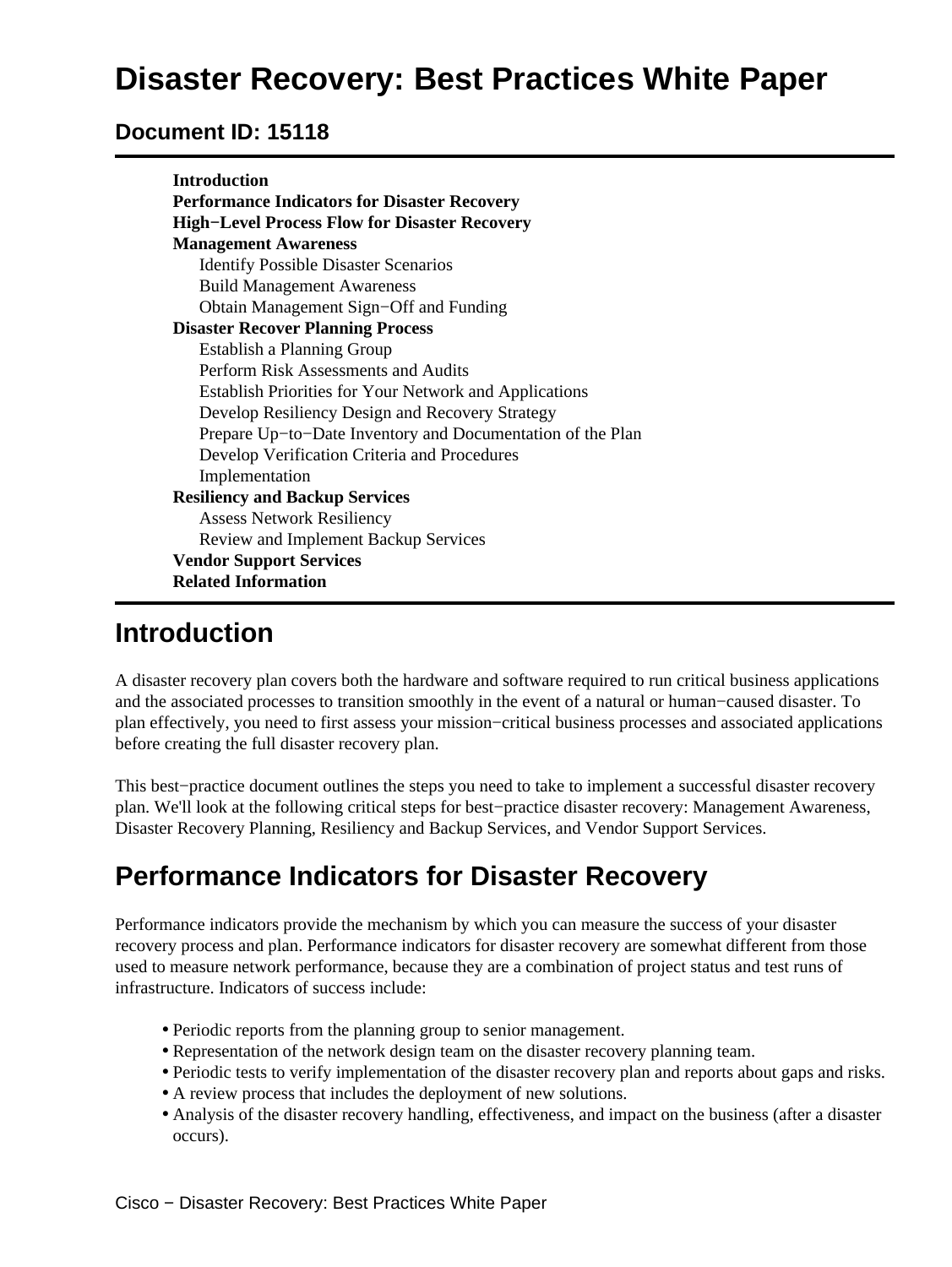## **High−Level Process Flow for Disaster Recovery**

The following diagram outlines your workflow for managing disaster recovery.



### **Management Awareness**

Management Awareness is the first and most important step in creating a successful disaster recovery plan. To obtain the necessary resources and time required from each area of your organization, senior management has to understand and support the business impacts and risks. Several key tasks are required to achieve management awareness.

#### **Identify Possible Disaster Scenarios**

First, identify the top ten disasters and analyze their impact on your business. Your analysis should cover effects on communications with suppliers and customers, the impact on operations, and disruption on key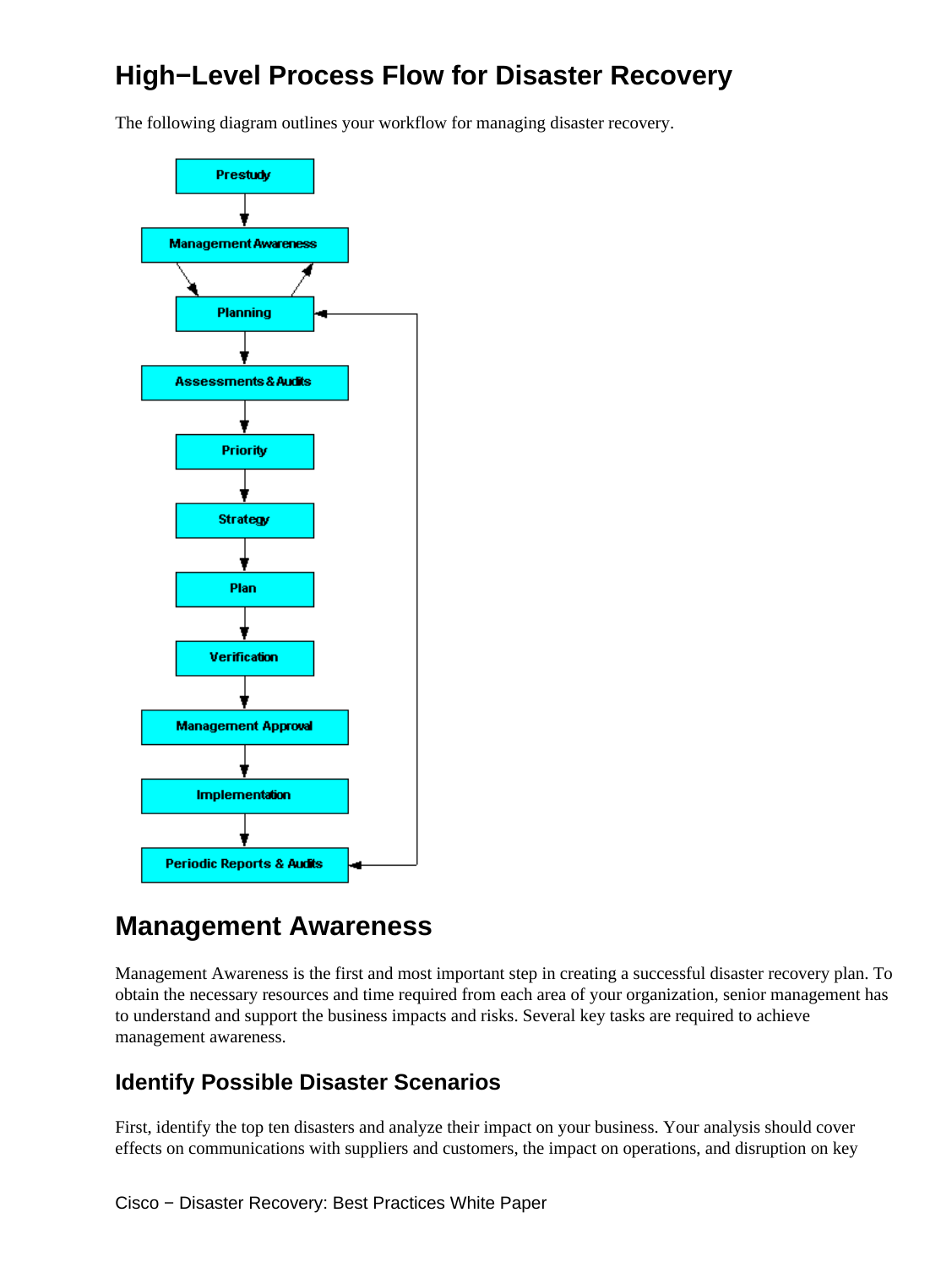business processes. You should complete this pre−study in advance of the disaster recovery planning process, knowing that it will require additional verification during the planning process.

The following are examples of possible disasters: fire, storm, water, earthquake, chemical accidents, nuclear accidents, war, terrorist attacks and other crime, cold winter weather, extreme heat, airplane crash (loss of key staff), and avalanche. The possibility of each scenario depends on factors such as geographical location and political stability.

**Note:** Most disasters are caused by fire and we therefore recommend you start with fire as your first case study.

Assess the impact of a disaster on your business from both a financial and physical (infrastructure) perspective by asking the following questions:

- How much of the organization's resources could be lost?
- What are the total costs?
- What efforts are required to rebuild?
- How long will it take to recover?
- What is the impact on the overall organization?
- How are customers affected, what is the impact on them?
- How much will it affect the share price and market confidence?

#### **Build Management Awareness**

Senior management needs to be involved in the disaster recovery planning process, and should be aware of the risks and potential impact on the organization. The first study on disaster recovery should include an estimate of possible costs and time to implement a disaster recovery strategy. Once management understands the financial, physical, and business costs associated with a disaster, it is then able to build a strategy and ensure that this strategy is implemented across the organization.

#### **Obtain Management Sign−Off and Funding**

The senior management has to agree on the disaster recovery project, as well as provide financial and human resources for the project. The first step is the announcement of the disaster recovery project and kickoff of a planning group or steering committee, which should be led by a senior management person.

## **Disaster Recover Planning Process**

In the disaster recovery planning stage, you should identify the mission−critical, important, and less−important processes, systems, and services in your network and put in place plans to ensure these are protected against the effects of a disaster. Key elements of disaster recovery planning include the following:

- Establish a planning group.
- Perform risk assessments and audits.
- Establish priorities for your network and applications.
- Develop recovery strategies.
- Prepare an up−to−date inventory and documentation of the plan.
- Develop verification criteria and procedures.
- Implement the plan.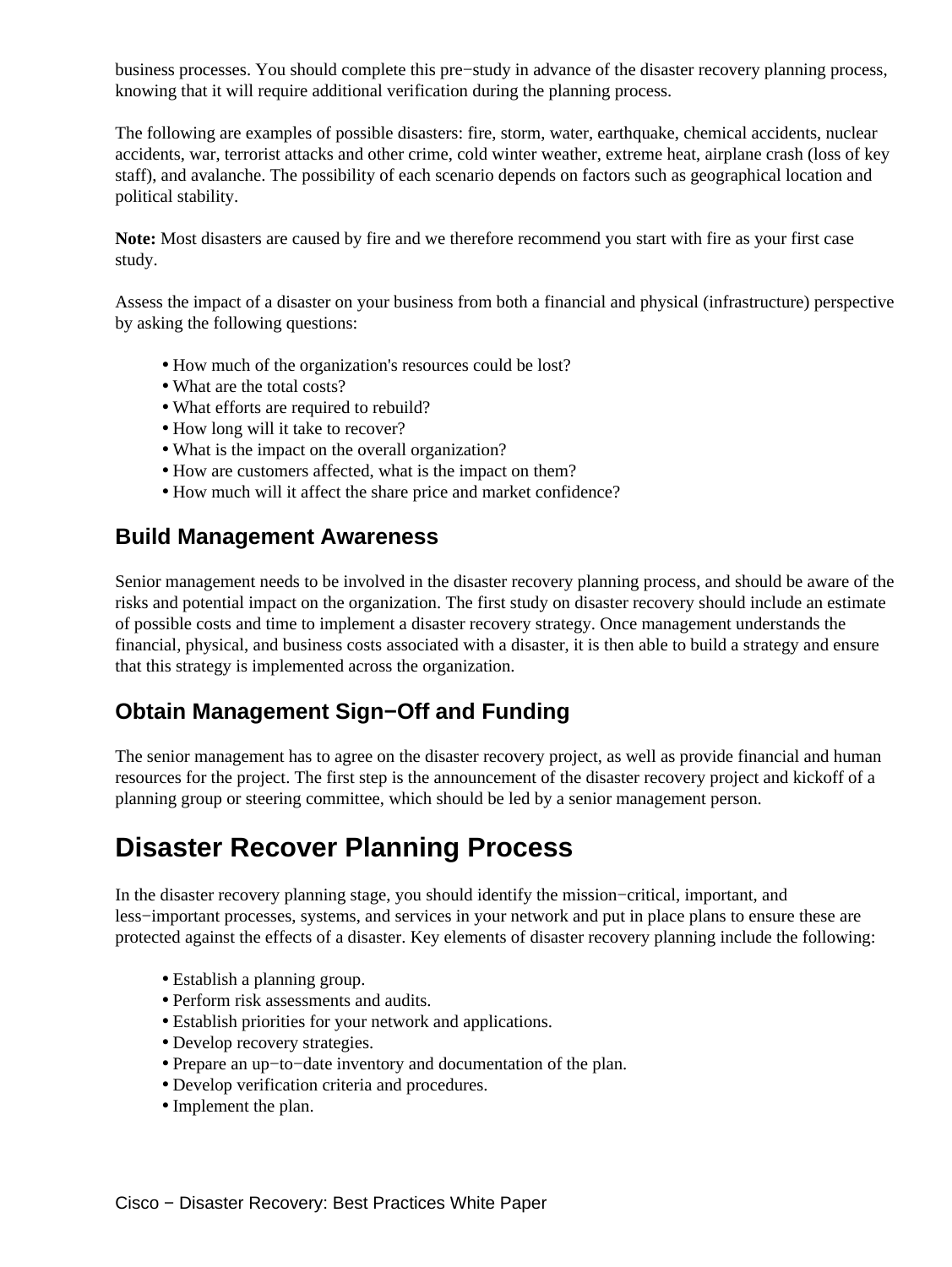### **Establish a Planning Group**

Establish a planning group to manage the development and implementation of the disaster recovery strategy and plan. Key people from each business unit or operational area should be members of the team, responsible for all disaster recovery activities, planning, and providing regular monthly reports to senior management.

#### **Perform Risk Assessments and Audits**

In order to create the disaster recovery plan, your planning group needs to thoroughly understand the business and its processes, technology, networks, systems, and services. The disaster recovery planning group should prepare a risk analysis and business impact analysis that includes at least the top ten potential disasters. The risk analysis should include the worst−case scenario of completely damaged facilities and destroyed resources. It should address geographic situations, current design, lead−times of services, and existing service contracts. Each analysis should also include an estimate on the financial impacts of replacing damaged equipment, drafting additional resources, and setting up extra service contracts.

#### **Establish Priorities for Your Network and Applications**

When you've analyzed the risks posed to your business processes from each disaster scenario, assign a priority level to each business process. Priorities should be based on the following levels:

- Mission Critical: Network or application outage or destruction that would cause an extreme disruption to the business, cause major legal or financial ramifications, or threaten the health and safety of a person. The targeted system or data requires significant effort to restore, or the restoration process is disruptive to the business or other systems.
- **Important**: Network or application outage or destruction that would cause a moderate disruption to the business, cause minor legal or financial ramifications, or provide problems with access to other systems. The targeted system or data requires a moderate effort to restore, or the restoration process is disruptive to the system.
- **Minor**: Network or application outage or destruction that would cause a minor disruption to the business. The targeted systems or network can be easily restored.

#### **Develop Resiliency Design and Recovery Strategy**

Just as the analysis of the business processes determine the priorities of the network, applications, and systems, the same analysis should be applied to your network design. The site priorities and location of key services contribute to a fault−tolerant design, with resilience built into the network infrastructure, and services and resources spread over a wide geography.

Develop a recovery strategy to cover the practicalities of dealing with a disaster. Such a strategy may be applicable to several scenarios; however, the plan should be assessed against each scenario to identify any actions specific to different disaster types. Your plan should address the following: people, facilities, network services, communication equipment, applications, clients and servers, support and maintenance contracts, additional vendor services, lead−time of Telco services, and environmental situations.

Your recovery strategy should include the expected down time of services, action plans, and escalation procedures. Your plan should also determine thresholds, such as the minimum level at which can the business operate, the systems that must have full functionality (all staff must have access), and the systems that can be minimized.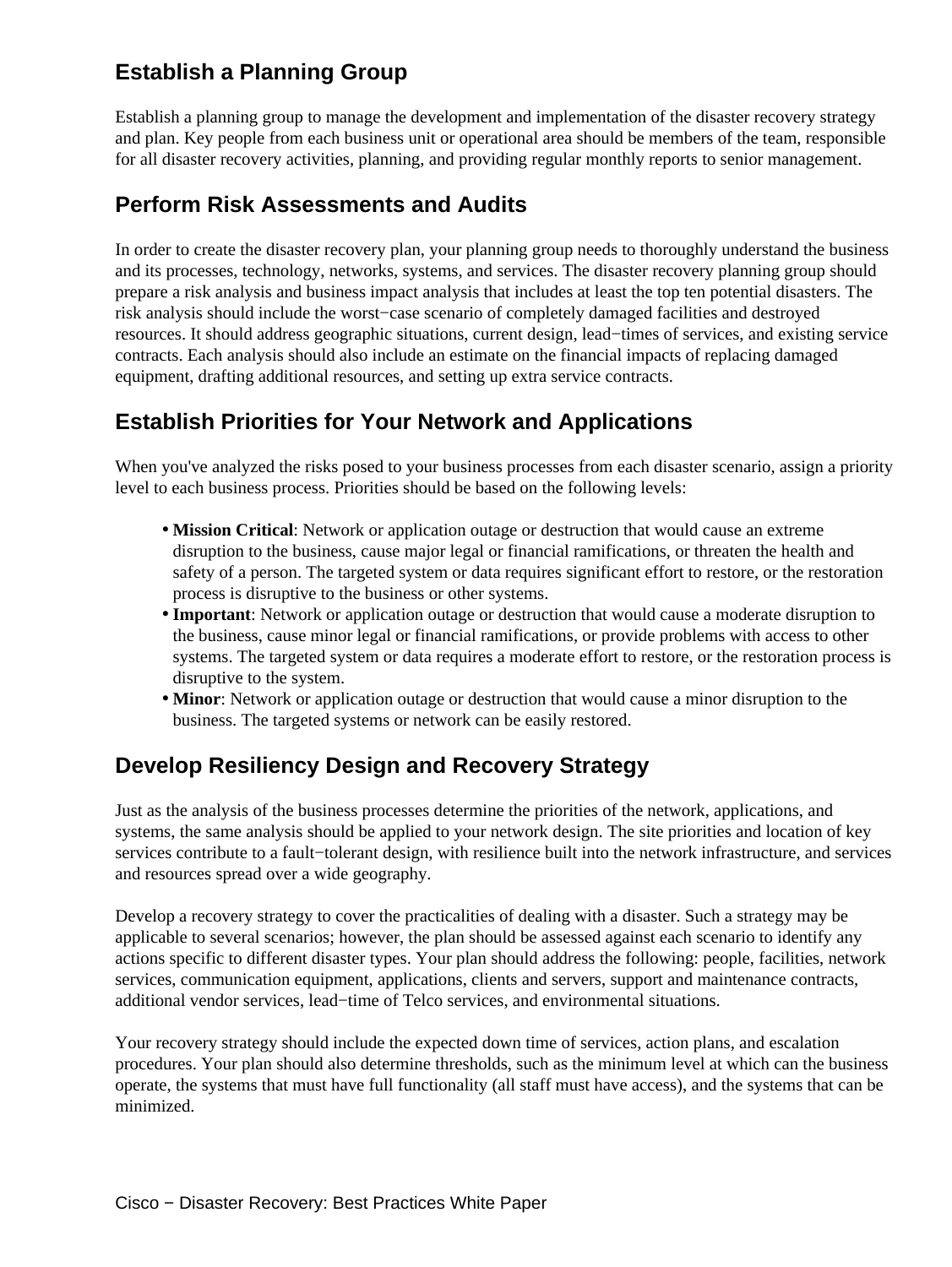### **Prepare Up−to−Date Inventory and Documentation of the Plan**

It is important to keep your inventory up−to−date and have a complete list of all locations, devices, vendors, used services, and contact names. The inventory and documentation should be part of the design and implementation process of all solutions.

Your disaster recovery documentation should include:

- Complete inventory, including a prioritization of resources.
- Review process structure assessments, audits, and reports.
- Gap and risk analysis based on the outcome of the assessments and audits.
- Implementation plan to eliminate the risks and gaps.
- Disaster recovery plan containing action and escalation procedures.
- Training material.

#### **Develop Verification Criteria and Procedures**

Once you've created a draft of the plan, you should create a verification process to prove the disaster recover strategy and, if your strategy is already implemented, review and test the implementation.

It's important that you test and review the plan frequently. We recommend documenting the verification process and procedures, and designing a proof−of−concept−process. The verification process should include an experience cycle; disaster recovery is based on experience and each disaster has different rules. You may want to call on experts to develop and prove the concept, and product vendors to design and verify the plan.

#### **Implementation**

Now it's time to make some key decisions: How should your plan be implemented? Who are the critical staff members, and what are their roles? Leading up to the implementation of your plan, try to practice for disaster recovery using roundtable discussions, role playing, or disaster scenario training. Again, it's essential that your senior management approves the disaster recovery and implementation plans.

## **Resiliency and Backup Services**

Resiliency and backup services form a key part of disaster recovery, and you should review these services to make sure they meet the criteria for your disaster recovery plan. Cisco defines network resiliency as the ability to recover from any network failure or issue whether it is related to a disaster, link, hardware, design, or network services. A high availability network design is often the foundation for disaster recovery and can be sufficient to handle some minor or local disasters. Key tasks for resiliency planning and backup services include the following:

- Assess the resiliency of your network, identify gaps and risks.
- Review your current backup services.
- Implement network resiliency and backup services.

#### **Assess Network Resiliency**

We recommend you assess the resiliency of your network keeping in mind the following three levels of availability: reliable networks, high−availability networks, and nonstop network environments. Doing so helps prioritize risks, set requirements for higher levels of availability, and identify the mission−critical elements of your network.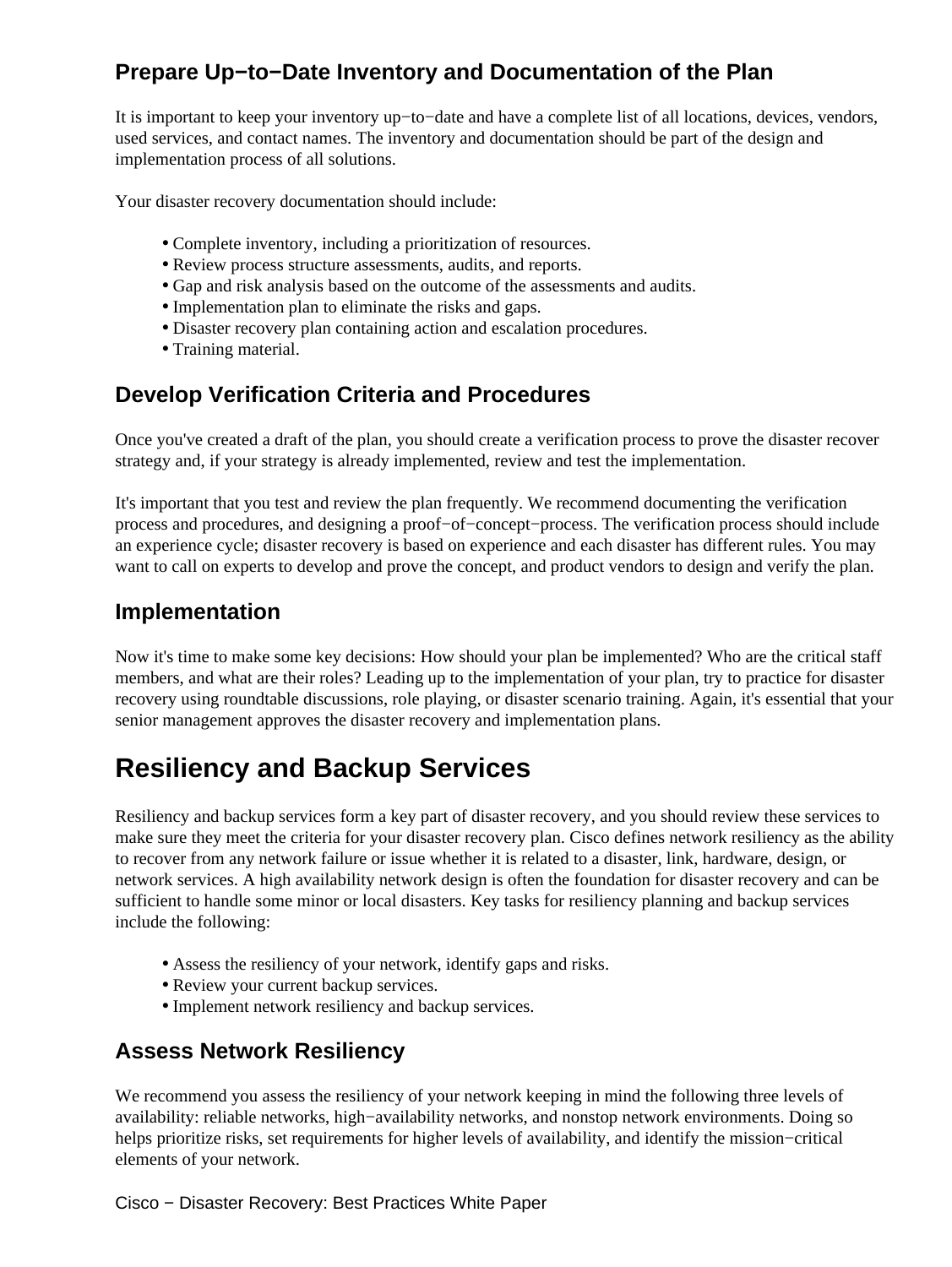Be sure to evaluate the following areas of your network:

- Network links
	- ◆ Carrier diversity
	- ♦ Local loop diversity
	- ♦ Facilities resiliency
	- ♦ Building wiring resiliency
- Hardware resiliency
	- ♦ Power, security and disaster
	- ♦ Redundant hardware
	- ♦ Mean time before replacement (MTTR)
	- ♦ Network path availability
- Network design
	- ♦ Layer 2 WAN design
	- ♦ Layer 2 LAN design
	- ♦ Layer 3 IP design
- Network services resiliency
	- DNS resiliency
	- ◆ DHCP resiliency
	- ♦ Other services resiliency

#### **Review and Implement Backup Services**

Your disaster recovery plan should include a backup services strategy, which needs to be consistent throughout the whole organization. For example, Frame Relay services could use ISDN as a backup service. Backup scenarios are important to provide higher availability and access to main sites and/or access to existing parallel disaster recovery sites during a disaster.

All system and application backup strategies depend upon network connections. Disaster handling requires communication services, and the impact of a disaster could be greatly limited by having available communication services.

The following table shows possible backup services (across the top row) for a primary connection (down the left column). Based on your location, some of the services may not be available, or may only be available with limited bandwidth. An **X** represents a possible backup services solution; an **O** represents a limited backup services solution; and a blank box represents an option that is not sufficient as a backup service solution.

|                             | IP<br>Services                 | $PLC$ $(E1,$<br>T1,<br>fractional) | <b>ISDN</b> | Frame<br>Relay          |                         | <b>ATM POTS</b> | SDH/<br><b>SMDS</b> | <b>VSAT</b>  | Communication<br>by Light | Microwav     |
|-----------------------------|--------------------------------|------------------------------------|-------------|-------------------------|-------------------------|-----------------|---------------------|--------------|---------------------------|--------------|
| <b>IP Services</b>          |                                |                                    | ٦z          | $\overline{\mathbf{v}}$ | $\mathbf{x}$            | $\mathbf{x}$    | $\mathbf{v}$        | $\mathbf{x}$ | $\overline{\mathbf{x}}$   | $\mathbf{v}$ |
| PLC (E1, T1,<br>fractional) |                                |                                    | v           |                         | $\overline{\mathbf{v}}$ |                 |                     |              |                           | $\cap$       |
| <b>ISDN</b>                 |                                |                                    |             |                         | v                       | $\sqrt{ }$      |                     |              |                           | $\Omega$     |
| <b>Frame Relay</b>          | $\overline{\mathbf{x}}$<br>-77 | 73                                 | ٦z<br>77    | v<br>77                 | $\mathbf{v}$<br>-77     |                 |                     |              |                           |              |